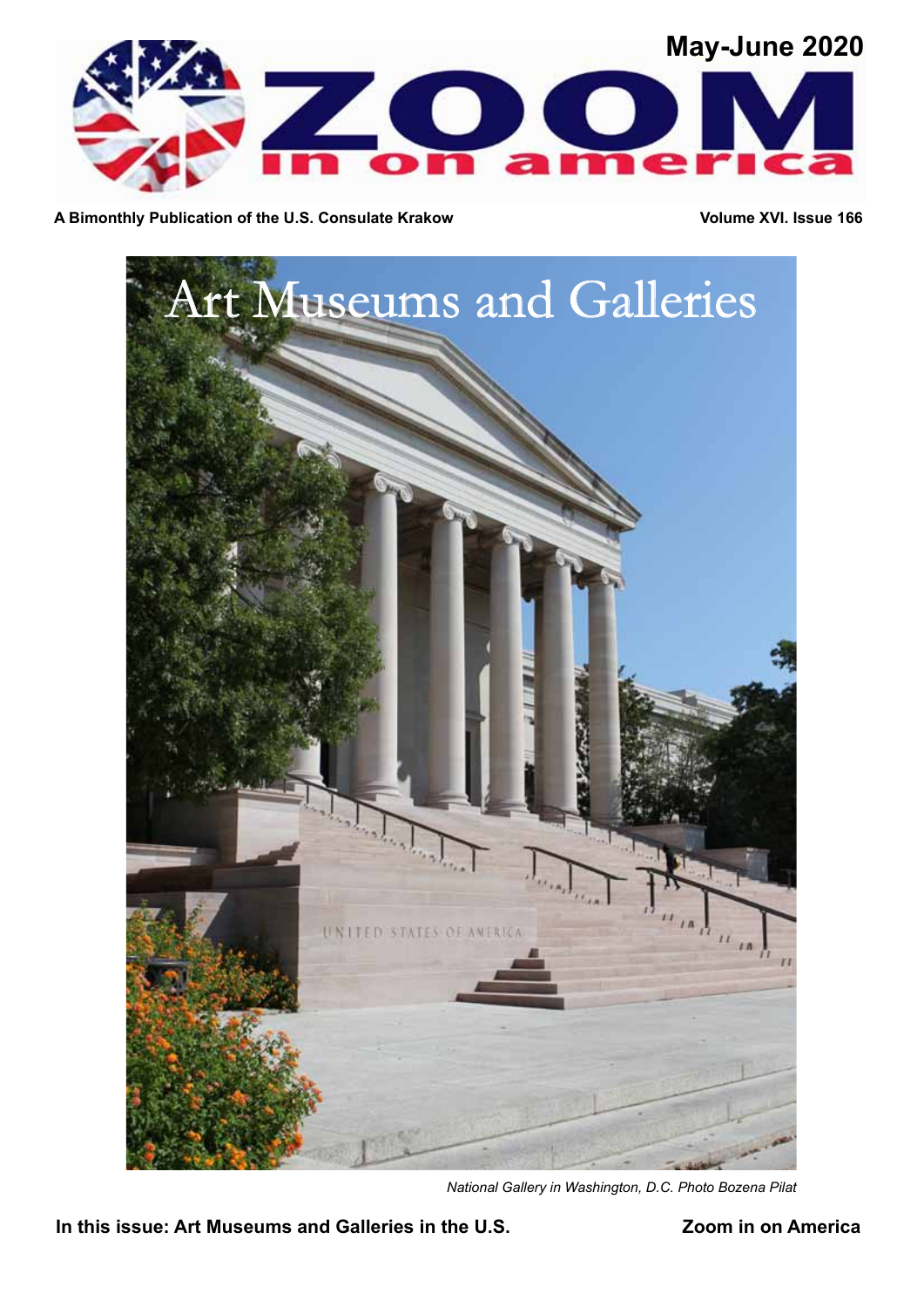# **The Metropolitan Museum of Art in NYC**





So here we are at the Metropolitan Museum of Art in New York City, commonly referred to simply as the Met. In a city of sky-scrapers and high-rise buildings, the Met is broader rather than higher, but its facade is definitely impressive, with columns and stairs leading to the entrance door.

The highlights of this most famous and biggest art museum in the U.S. include *The Musicians* by Caravaggio, *The Fortune-Teller* by Georges de La Tour, *The Harvesters* by Pieter Breugel the Elder, *Northeaster* by Winslow Homer, Marble Column from the Temple of Artemus at Sardis from about 300 B.C., The Temple of Dendur from 10 B.C., *Tables for Ladies* and *The Lighthouse at Two Lights* by Edward Hopper, *The Annunciation* by Botticelli, *Perseus with the Head of Medusa* by Antonio Canova, *The Cup of Tea* by Mary Cassatt, *The Judgment of Paris* by Lucas Cranach the Elder, works by Pablo Picasso, Johannes Vermeer, Roy Lichtenstein, Paul Cezanne, Paul Gauguin, Henri de Toulouse-Lautrec, Auguset Renoir, Edgar Degas, Elisabeth Louise Vigee Le Brun. In 1910, the Met was the first public institution in the world to acquire a work of art by Henri Matisse.

The idea of founding an art museum in New York City was conceived and first discussed in Paris. It was July 4th, 1866 and a group of Americans who celebrated their country's Independence Day in the capital of France decided that America needed a museum that features world art. Today

the Met presents over 5,000 years of art from around the world. A neo-Gothic building that was to become the Museum's quarters was erected in the area of Central Park and opened for the public in 1880.

Financial support came from the board's funds, donations, and annuities. Jacob S. Rogers, owner of Rogers Locomotive and Machine Works Company, gave an unexpected and generous donation. He was a frequent guest of the museum and possessed a ten-dollar annual membership card. In his home-state New Jersey he was considered as a miser and misanthrope, but he became one of the most generous Met benefactors, bequeathing the majority of his fortune, amounting to \$8 million to the museum. Thanks to Mr. Rogers, the Met became the richest museum in the world.

The museum includes three sites in New York City—The Met Fifth Avenue, The Met Breuer, and The Met Cloisters. It also offers opportunities for online visiting.

With 26,000 ancient Egyptian objects, the Met has the largest collection of Egyptian art outside of Cairo. The unofficial mascot of the Museum is ancient Egyptian hippopotamus statuette, "William" (see the photo on p. 8,) which entered the collection in 1917.

Museum website: https://www.metmuseum.org/





*The Metropolitan Museum of Art in NYC, Photos Bozena Pilat*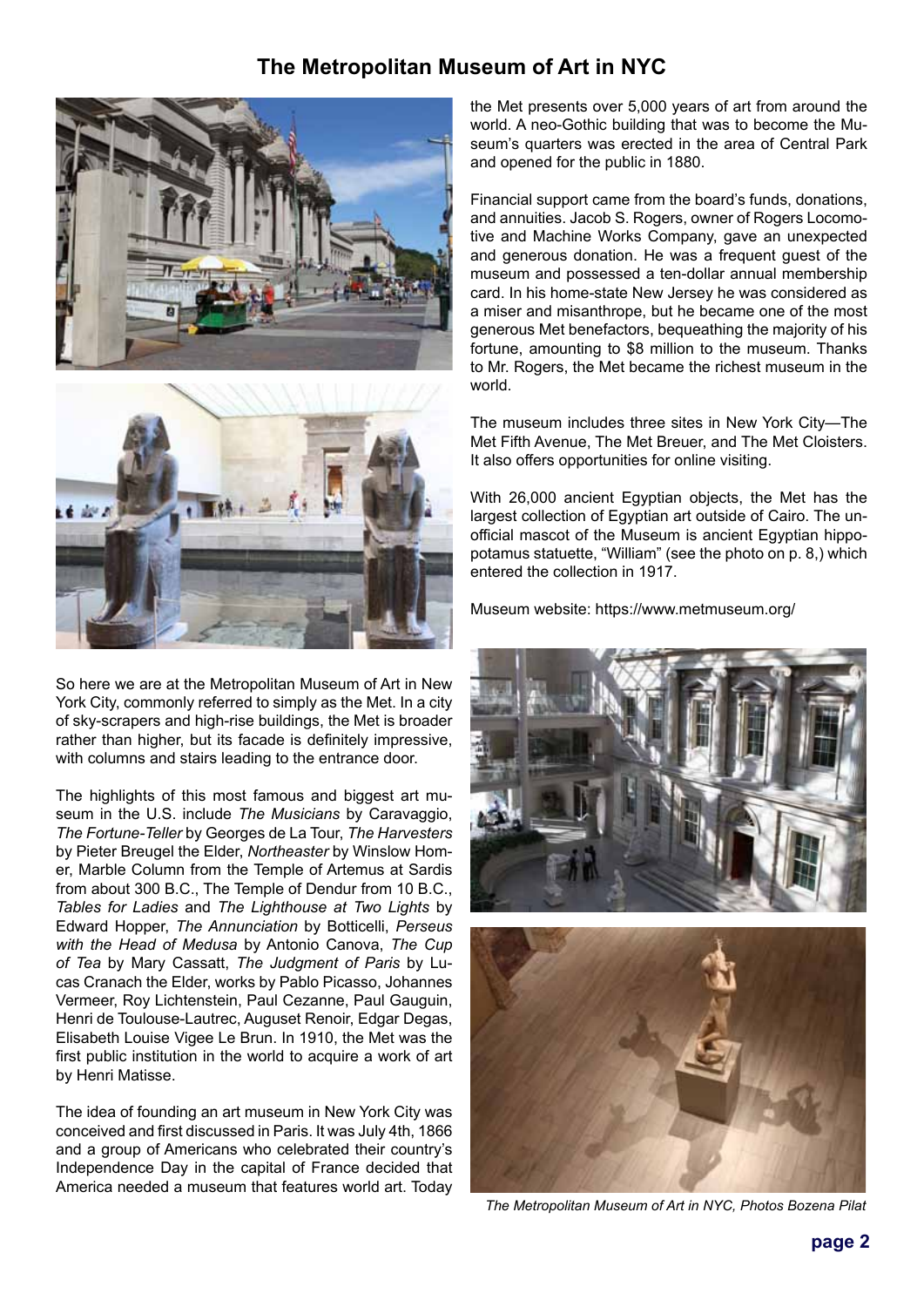## **Art Institute of Chicago**



Founded as the Chicago Academy of Fine Arts in 1879, it changed its name to the Art Institute of Chicago in 1882. Its first president was banker and philanthropist Charles L. Hutchinson. Throughout its history the institution saw additions to the buildings as well as extensions to collections. Today, it is the second-largest art museum in the United States, after the Metropolitan Museum of Art.

Its permanent collection includes nearly 300,000 works of art. There are such iconic works as Georges Seurat's *A Sunday on La Grande Jatte*, Pablo Picasso's *The Old Guitarist*, Edward Hopper's *Nighthawks*, or Grant Wood's *American Gothic*.

As a research institution, the Art Institute also has a conservation science department, five conservation laboratories, and one of the largest art history and architecture libraries in the country—the Ryerson and Burnham Libraries.





Major exhibitions of works by Paul Gauguin, Claude Monet and Vincent van Gogh were organized in the last decades of the 20th century.

In 2015, the museum received a fabulous gift of postwar pop art donated by collectors Stefan Edlis and Gael Neeson. The donation includes works by Andy Warhol, Jasper Johns, Cy Twombly, Jeff Koons, Charles Ray, Richard Prince, Cindy Sherman, Roy Lichtenstein and Gerhard Richter.

The museum holds works of art from early Japanese prints to the art of the Byzantine Empire to contemporary American art. It is most famous for its collections of Impressionist and Post-Impressionist paintings, widely regarded as one of the finest collections outside of France. Museum website: https://www.artic.edu/



*All Photos AP Images*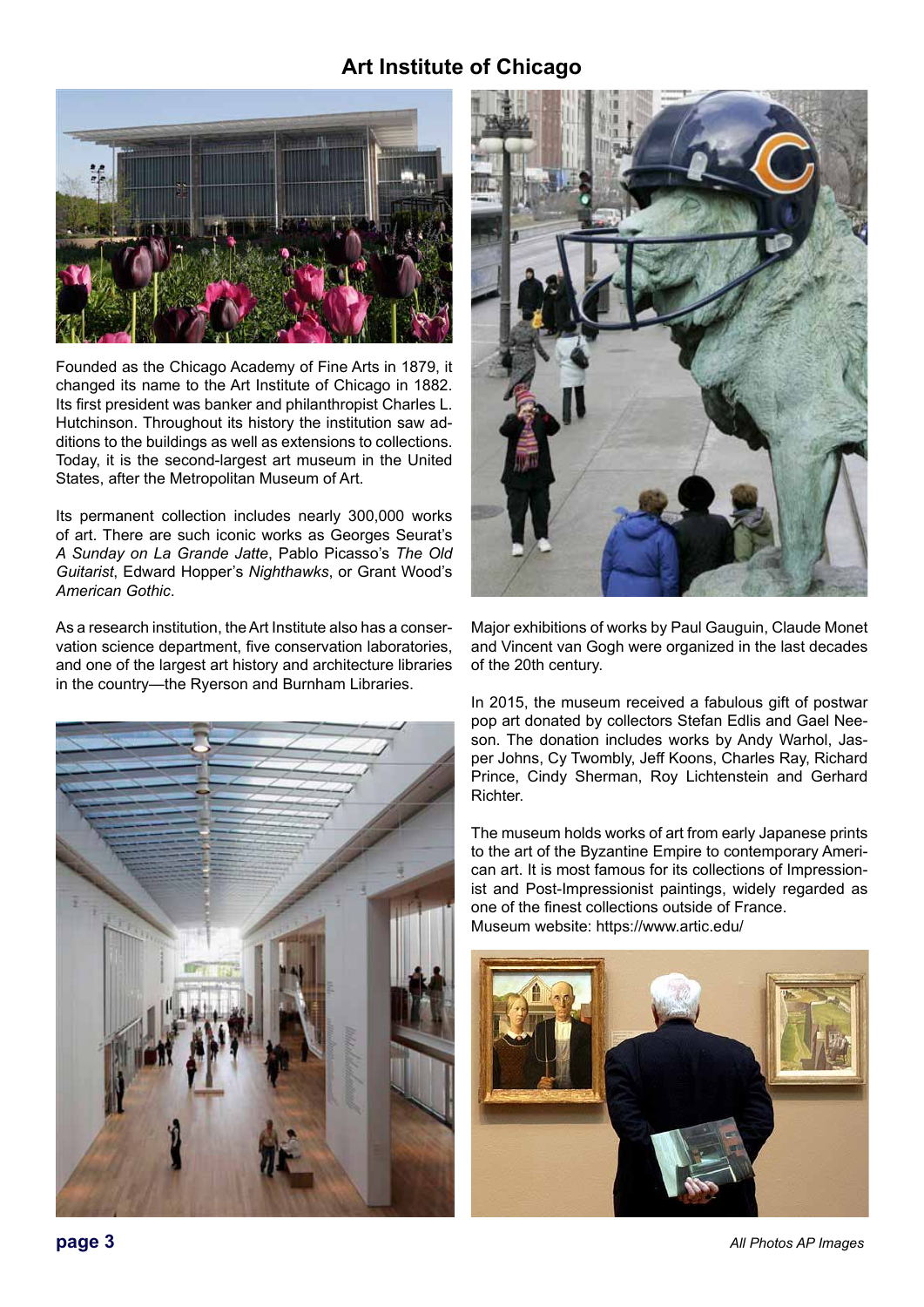## **National Gallery of Art, Washington, D.C.**



The National Gallery of Art (NGA) in Washington, D.C. was privately established in 1937 for the American people by a joint resolution of the United States Congress. Andrew W. Mellon donated a substantial art collection and funds for construction of the Gallery buildings and premises. Admission at this great museum of art is always free.

Over 150,000 paintings, drawings, prints, photographs, sculptures and decorative arts comprise the collection today. The treasures of the gallery include such works as the only painting by Leonardo da Vinci in the Americas, *Ginevra de' Benci*, Raphael's *Madonna*, Jan van Eyck's *Annunciation*, *Girl with the Red Hat* by Johannes Vermeer, *Haskell's House* by Edward Hopper, Vincent





van Gogh's *Self-Portrait, The Skater* by Gilbert Stuart, *The Farm* by Joan Miró, *The Boating Party* by Mary Cassatt, paintings by Picasso, Monet, and Gauguin, photographs by William Henry Fox Talbot, Gordon Parks, Margaret Bourke-White, sculptures by Auguste Rodin and Edgar Degas, and many others.

Now that the NGA is temporarily closed due to the coronavirus, visitors are still welcome, only virtually. You can choose between online programs such as *Editions* - talks by renowned art historians about the collection, *Images* which allows searching, browsing, sharing, and downloading images, *Exhibitions* - tours of different rooms offering dynamic 3-D excursions across the museum or visiting the latest exhibits.

NGA website: https://www.nga.gov/



*Photos Bozena Pilat*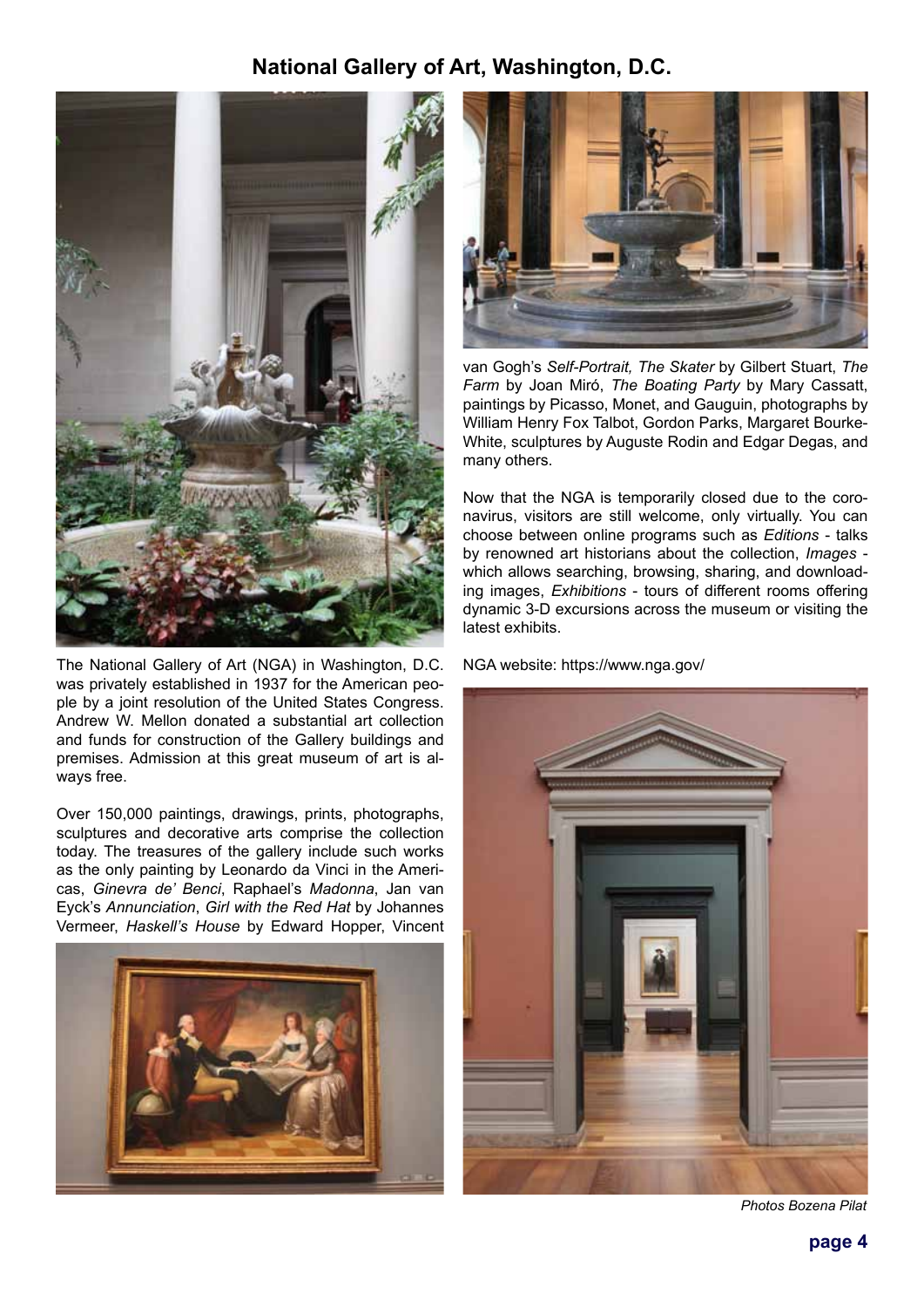## **Museum of Fine Arts, Boston**



With more than 450,000 works of art, the Museum of Fine Arts in Boston (MFA) has one of the biggest collections in the Americas. Founded in 1870 in Copley Square, the museum moved to its current Fenway location in 1909. Below are some of the Museum collections:

*The Art of the Americas* collection features the ancient Americas and Native American art, as well as early colonial New England decorative arts and paintings.

*The Art of Europe* collection includes more than 21,000 artworks from the Middle Ages through the mid-20th century. Featured artists include Rubens, Van Gogh, Velázquez, Francisco de Zurbarán, El Greco, Renoir and Monet.

*The Art of Asia* collection is comprised of more than 100,000 objects and includes paintings, prints, sculpture, ceramics,





metalwork, and other art forms from Japan, China, Korea, South and Southeast Asia, and the Islamic world.

*The Art of Africa and Oceania* collection includes masterpieces from the 16th to 20th centuries such as altarpieces, palace pillars, historic men's masks, as well as art traditions from Indonesia to New Zealand and Hawaii.

*The Art of the Ancient World* collection boasts one of the finest Greek, Roman, and Byzantine art in the world. These works range in date from about 6500 BC to AD 600 and include diverse sculptures, jewelry, coffins, mummies, coins, weapons, architecture, vases, carved gems, musical instruments, and mosaics.

*The Contemporary Art* collection displays renowned modern artists including: El Anatsui, Lynda Benglis, Kathy Butterly, John Cederquist, Tara Donovan, Mona Hatoum, Jenny Holzer, Alex Katz, Anish Kapoor, Ellsworth Kelly, Glenn Ligon, Josiah McElheny, Ken Price, Martin Puryear, Doris Salcedo, Kara Walker, Andy Warhol, Rachel Whiteread, and Fred Wilson, among many others.

Other collections include: Photography, Prints and Drawings, Musical Instruments, the David and Roberta Logie Department of Textile and Fashion Arts, Jewelry, and Judaica.

Museum's website: https://www.mfa.org/

*Top left: Pamela Hatchfield, a conservator at the Boston's Museum of Fine Arts, holds a time capsule she removed from the cornerstone of the Statehouse in Boston, December 11, 2014. Inside the capsule there was a collection of coins in various denominations dating from the 1650s to the 1850s, newspapers, a copper medal of George Washington, a Seal of the Commonwealth of Massachusetts, and a silver plaque inscribed by Paul Revere and Samuel Adams, top right: the art installation called "Breathing Flower" by artist Choi Jeog Hwa, of Seoul, South Korea, outside the Museum of Fine Arts in Boston on the Museum's 150th anniversary on February 4, 2020, left: from an exhibit in 2005: a 1954 Ferrari 375 Plus racing car at the Museum of Fine Arts, in Boston. All Photos AP Images*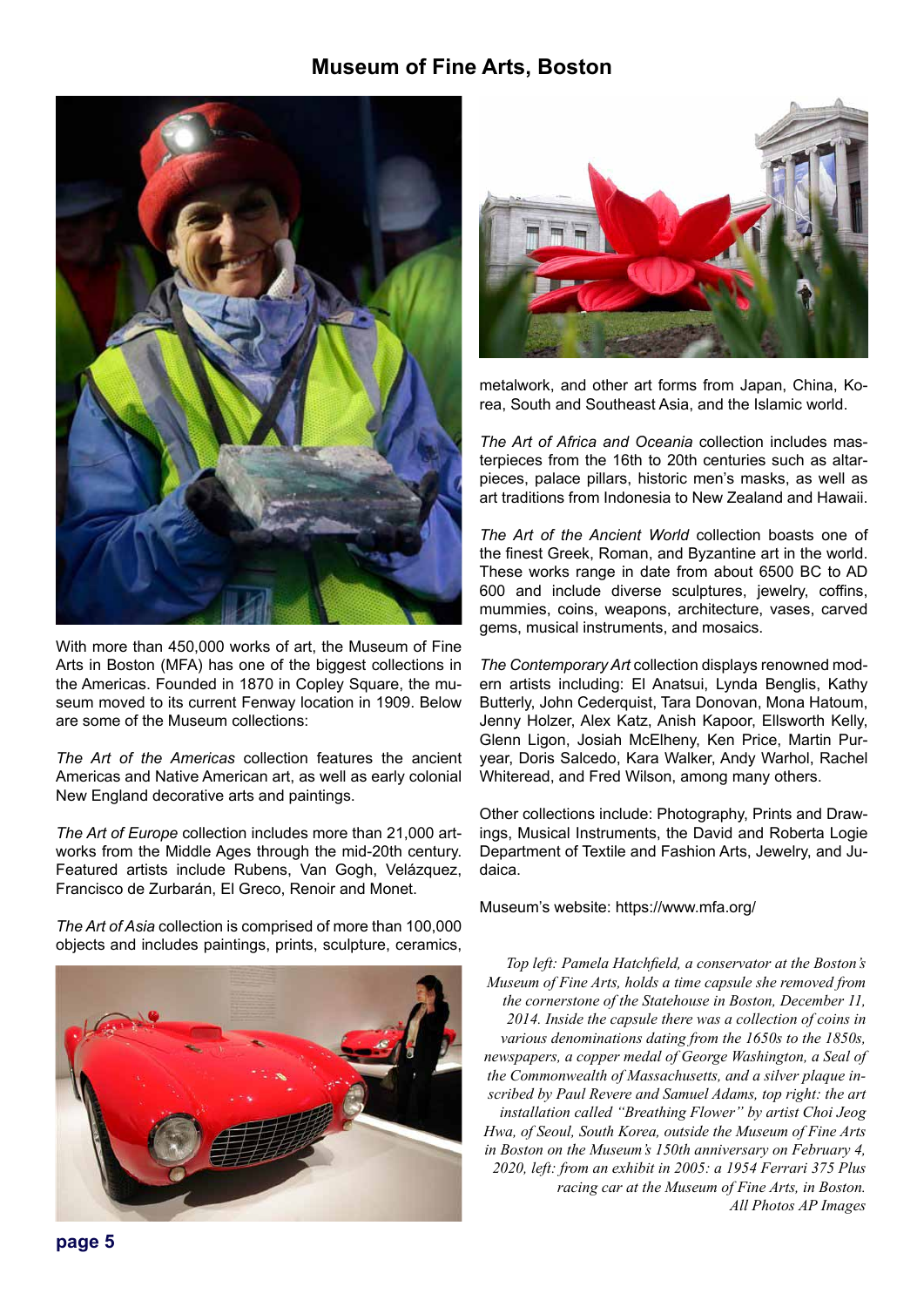## **Philadelphia Museum of Art**



The history of the Philadelphia Museum of Art goes back to the Centennial Exposition in Philadelphia in 1876, which celebrated the 100th anniversary of the *Declaration of Independence*. The art gallery set for the occasion was intended to outlast the Exposition and house a permanent museum. The new museum was to focus on applied art and science, and provide a school to train craftsmen in drawing, painting, modeling, and designing. Thus, in 1877 Pennsylvania Museum and School of Industrial Art opened. Later the school became independent of the museum and is now part of the University of the Arts.

The museum possesses over 240,000 objects in its collection. Alongside paintings, drawings, prints, sculpture and photographs the Philadelphia Museum has a collection of







costume and textile pieces, lace, ceramics, glasswork, antique furniture, enamels, jewelry, metalwork, glass, ceramics, and books.

Among the masterpieces in the possession of the Philadelphia Museum of Arts we find: *After the Bath* by Edgar Degas, Vincent van Gogh's *Sunflowers*, Pablo Picasso's *Three Musicians* and *Old Woman*, *Fifty Days at Iliam* by Cy Twombly, Peter Paul Rubens' *Prometheus Bound*, *At the Moulin Rouge* by Henri Toulouse-Lautrec, Winslow Homer's *The Life Line*, Claude Monet's *Japanese Bridge* and *Water Lilies* and many others.

Museum website: https://philamuseum.org/



**page 6** *Top left: The bronze statue of Sylvester Stallone portraying the boxer from the film "Rocky III" (September 2006), top right: The Philadelphia Eagles ceremony after a Super Bowl victory parade (February 2018), middle: Cameras are set to broadcast Vincent*  van Gogh's Sunflowers in a virtual exhibition (August 2017), bottom left: Pieces of cake are given to exhibit visitors in celebration *of artist Vincent van Gogh's 159th birthday (March 2012), bottom right: a piece of furniture by Virgil Marti titled Sigmund, 2010, surrounded by art work inspired by Pablo Picasso (February 2010) All photos AP Images*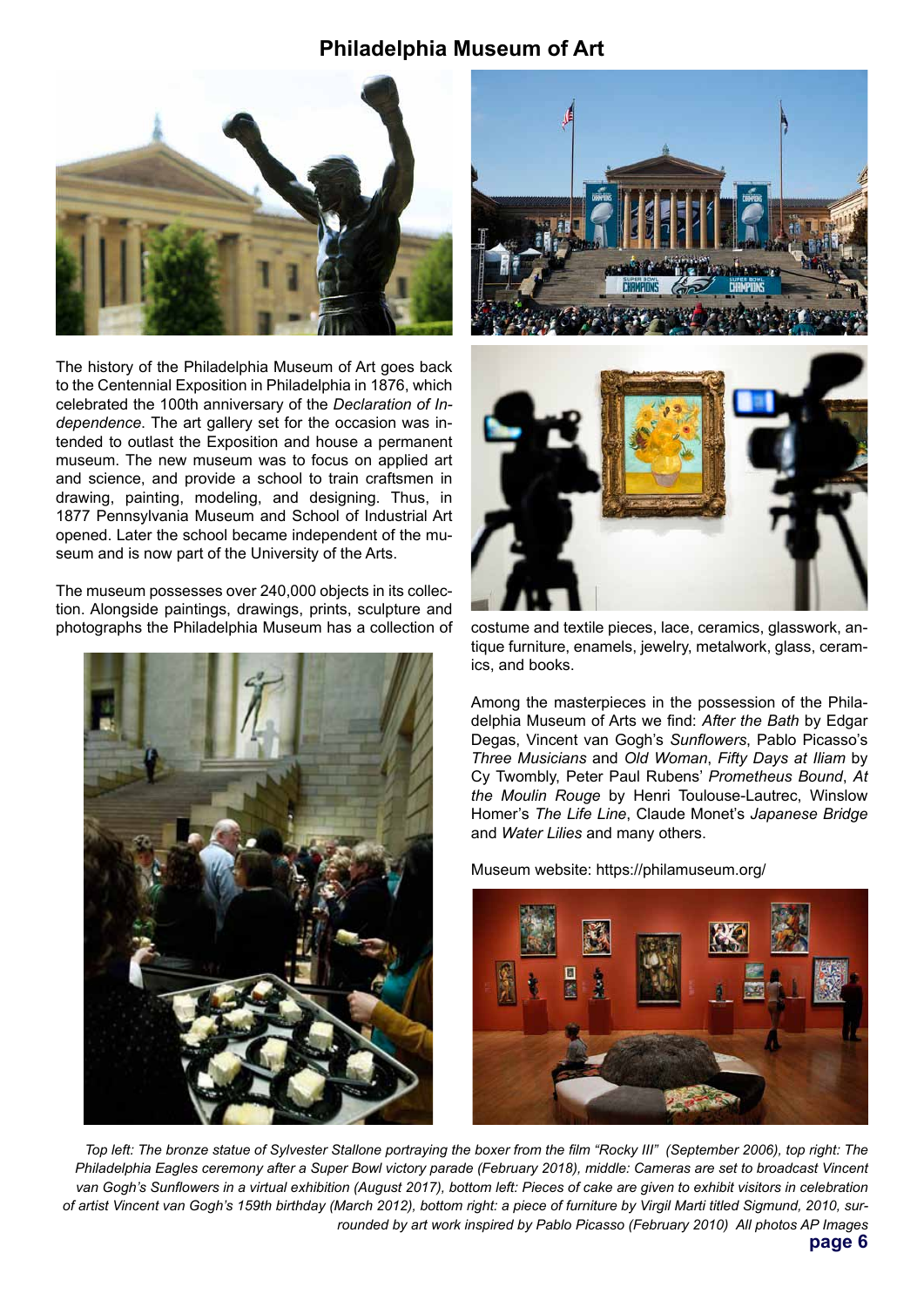# ACTIVITY PAGE

#### **ACTIVITY 1: READING**

Museums, art galleries are cultural landmarks of their cities, but they also function as community hubs which combine art with important events for their communities such as sporting events or holidays, organize interactive games for kids and celebrate the birthdays of legendary art masters.

Read the articles on pp. 2-6, look at the pictures and decide how different museums engage their communities. Which museums of the ones presented in this issue engage in initiatives listed below?

Sculpted lions in front of museums are works of art made by renowned sculptors, but occasionally, especially during big sporting events such as the Super Bowl, the sculptures are dressed with funny props, like oversized helmets, to support local sports teams. Sports fans and tourists appreciate the humor of such initiatives.

Organizing birthday parties for painters and sculptors whose works are in the museum's collections. It is going to be a memorable visit at a museum if it coincides with the birthday of an artist. You may be treated to a piece of delicious birthday cake.

Celebrating museum's birthday or other anniversary with a special outdoor or indoor installation, exhibit or event.

Installing statues of film or book characters in the vicinity of a museum, which becomes a recognizable spot, one that is popular for group photos or selfies.

Now make your own list of activities a museum might organize to enhance its presence and attractiveness for the local community.

#### **ACTIVITY 2: WRITING:**

Which museums you have visited have made a lasting impression on you? Why?

Write a long paragraph describing your visit to this museum, including the following:

How did you learn about this museum/exhibit? Did you read any materials about the museum/works of art in advance? How was the exhibit space arranged? Did the visit meet your expectations? Why was this particular visit so memorable?

Extra activity: If you have a picture from this memorable museum visit, share it on Zoom in on America Facebook page :)

#### **ACTIVITY 3: SPEAKING:**

Look at the photograph on the right and decide which of the museums presented on pp. 2-6 is shown.

What helped you guess?

If you haven't been to that museum yet, would you like to visit it?



## **MAY-JUNE 2020**

#### **TRIVIA QUESTION**

GIVE THE FULL NAME OF THE MET

**Send the answer (with your home address) to: KrakowAIRC@state.gov**

**The 4TH, the 7th and the 14th sender of the correct answer will be awarded with a book prize.**

#### **Deadline June 30, 2020**

**March-April Answer:** 

Lake Superior

**The winners are:**

**Klaudia from Gdańsk, Maks from Bezrzecze and Natalia from Trzyciąż**

#### **CONGRATULATIONS!!!**

**The prizes will be sent to you by mail.**



**Zoom is online at www.usinfo.pl/zoom/**

**Free subscription KrakowAIRC@state.gov**

**Contact us at KrakowAIRC@state.gov**

**American Information Resource Center Krakow Konsulat Generalny USA ul. Stolarska 9, 31-043 Krakow KrakowAIRC@state.gov**